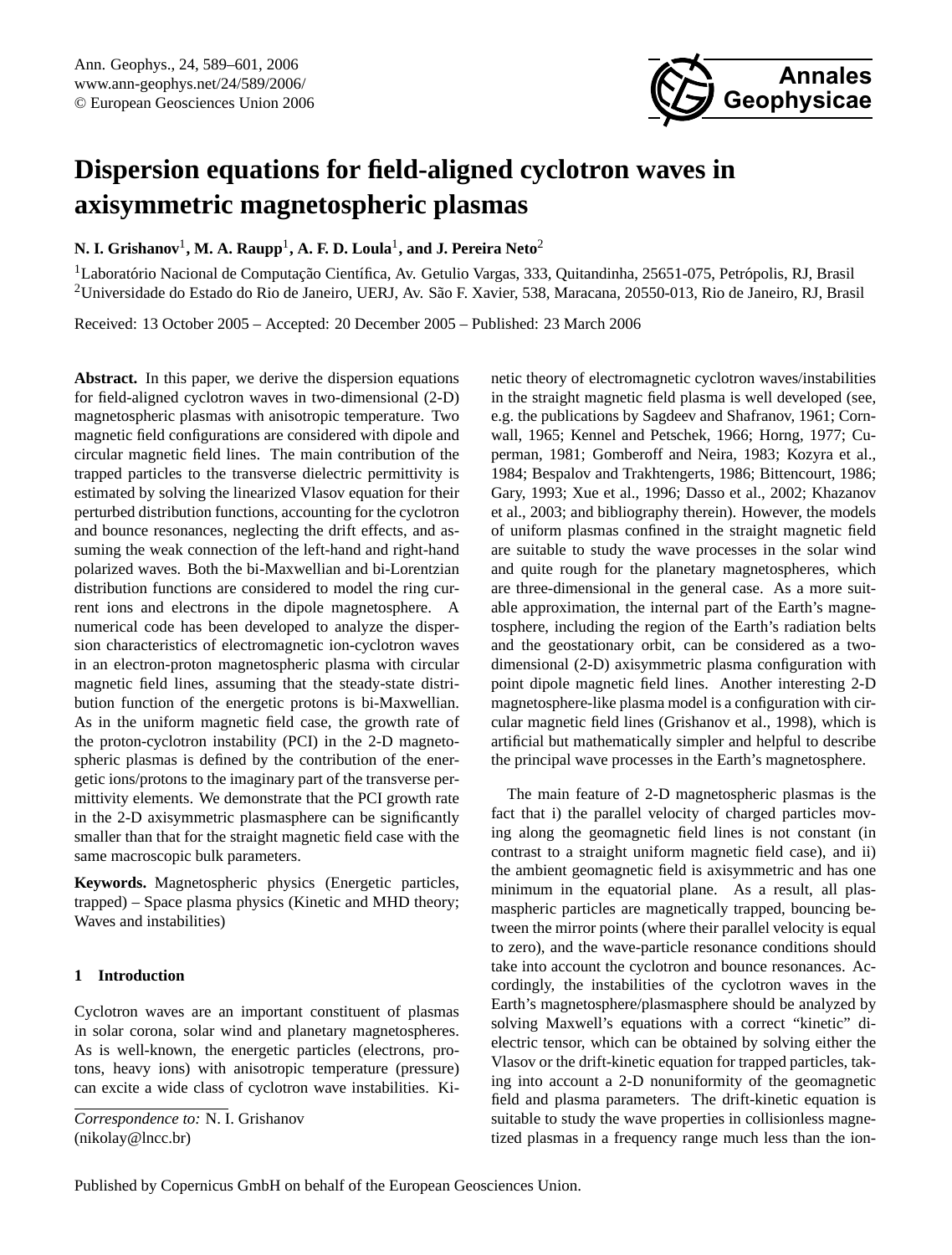

Fig. 1. Dipole magnetic field configuration for the inner Earth's magnetosphere.

cyclotron frequency, in particular, to describe the influence  $\frac{2}{s^2}$ of the drift effects, the finite *beta* and the finite Larmor radius corrections on the low and ultra-low frequency geomag- $\frac{1}{2}$  and  $\frac{1}{2}$  and  $\frac{1}{2}$  and  $\frac{1}{2}$  and  $\frac{1}{2}$  and  $\frac{1}{2}$  and  $\frac{1}{2}$  and  $\frac{1}{2}$  and  $\frac{1}{2}$  and  $\frac{1}{2}$  and  $\frac{1}{2}$  and  $\frac{1}{2}$  and  $\frac{1}{2}$  and  $\frac{1}{2}$  and  $\frac{1}{2}$  and  $\frac{1}{2}$  a et al., 1909, Kaipinan et al., 1977, Chen and Hasegawa,<br>1991; Klimushkin, 1998; Dettrick et al., 2003). However, et al., 1969; Karpman et al., 1977; Chen and Hasegawa, at al., 1969; Karpman et al., 1977; Chen and Hasegawa, tribution of the resonant particles to the transverse dielecto describe the cyclotron effects (for example, by the con-<br>normalize tric permittivity for electromagnetic waves at the fundamen-Vlasov equation for the perturbed distribution functions in  $v_{\parallel} = s v_{\nu}$ tal cyclotron frequencies), we should solve the more general the six-dimensional phase volume, using, for example, an approach developed by Grishanov et al. (2004).

## **2 Dipole magnetospheric plasma with the bi-Maxwellian distribution**

At first, let us derive the contribution of energetic particles with anisotropic temperature to the transverse dielectric tensor components for field-aligned cyclotron waves in a dipole magnetospheric plasma, see Fig. 1, where the module of the geomagnetic field, in the spherical coordinates  $(R, \theta, \varphi)$ , is

$$
B(R,\theta) = B_0 \left(\frac{R_0}{R}\right)^3 \sqrt{1 + 3\sin^2\theta} \quad . \tag{1}
$$

Here,  $R_0$  is the radius of the Earth,  $R$  is the geocentric distance,  $\theta$  is the geographical latitude,  $B_0$  is the Earth's equatorial magnetic field, i.e. at the point  $R=R_0$  and  $\theta=0$ . The dotted lines in Fig. 1 correspond to the point dipole magnetic field lines  $R/R_0 \text{cos}^2\theta$  =const; and the solid curves  $B(R,\theta)$ =const, are corresponding to the lines of the constant geomagnetic field.

To solve the Vlasov equation for collisionless trapped particles with anisotropic temperature we use a standard method of switching to new variables associated with the conservation integrals of the energy:  $v_{\parallel}^2 + v_{\perp}^2 = const$ , the magnetic

moment:  $v_{\perp}^2/(2B) = const$ , and the **B**-field line equation:  $R / \cos^2 \theta = const.$  Introducing the variables

$$
v = \sqrt{v_{\parallel}^2 + v_{\perp}^2},\tag{2}
$$

$$
\mu = \frac{v_{\perp}^2 \cos^6 \theta}{v^2 \sqrt{1 + 3 \sin^2 \theta}},
$$
\n(3)

$$
L = \frac{R}{R_0 \cos^2 \theta} \tag{4}
$$

(instead of  $v_{\parallel}, v_{\perp}, R$ ), the perturbed distribution function can be found as

magnetosphere.  
\n
$$
f(t, R, \theta, \varphi, v_{||}, v_{\perp}, \alpha) =
$$
\n
$$
\sum_{s}^{\pm 1} \sum_{l}^{\pm \infty} f_{l}^{s}(\theta, L, v, \mu) \exp(-i\omega t + im\varphi + i l \alpha),
$$
\n(5)

where  $\alpha$  is the gyrophase angle in velocity space, v is the module of the particle velocity associated with the particle energy,  $\mu$  is the nondimensional magnetic moment associated with the pitch angle, and  $L$  is the nondimensional  $L$ shell parameter, i.e. the shell distance at the equatorial plane, normalized to the Earth's radius. By the indexes  $s=\pm 1$  we distinguish the particles with positive and negative values of the parallel velocity relative to **B**:

$$
v_{||} = sv\sqrt{1 - \mu b(\theta)}.
$$
\n(6)

The linearized Vlasov equation for (interesting us) harmonics  $f_{\pm 1}^s$  can be rewritten in the form

<span id="page-1-0"></span>
$$
\frac{\sqrt{1-\mu b(\theta)}}{\cos\theta\sqrt{1+3\sin^2\theta}}\frac{\partial f_l^s}{\partial\theta} - is\frac{R_0L}{v}\left[\omega + l\frac{\omega_{co}}{L^3}b(\theta)\right]f_l^s = Q_l^s
$$
  
  $l = \pm 1,$  (7)

where

$$
Q_l^s = \frac{eR_0L}{Mv_{T||}^2} \sqrt{\mu} F_0 \times
$$
  

$$
\left[ s \frac{E_l}{\sqrt{b(\theta)}} \left[ b(\theta) - 1 + \frac{T_{||}}{T_{\perp}} \right] - \frac{iv\sqrt{1 - \mu b(\theta)}(1 - T_{||}/T_{\perp})}{\omega R_0 L \cos \theta \sqrt{1 + 3 \sin^2 \theta}} \frac{\partial}{\partial \theta} \frac{E_l}{\sqrt{b(\theta)}} \right], (8)
$$

<span id="page-1-1"></span>
$$
F_0 = \frac{N(L)}{\pi^{1.5} v_{T||} v_{T\perp}^2} \exp\left\{-\frac{v^2}{v_{T||}^2} \left[1 - \mu \left(1 - \frac{T_{||}}{T_{\perp}}\right)\right]\right\}, \quad (9)
$$

$$
v_{T||}^2 = \frac{2T_{||}}{M}, \quad v_{T\perp}^2 = \frac{2T_{\perp}}{M} \quad , \tag{10}
$$

$$
b(\theta) = \frac{\sqrt{1 + 3\sin^2\theta}}{\cos^6\theta} \quad . \tag{11}
$$

Here,  $E_n$  and  $E_b$  are, respectively, the normal and binormal perturbed electric field components relative to **B**;  $E_l=E_n-i l E_b$  is the transverse electric field component corresponding to either the right-hand polarized wave, if  $l=1$ ,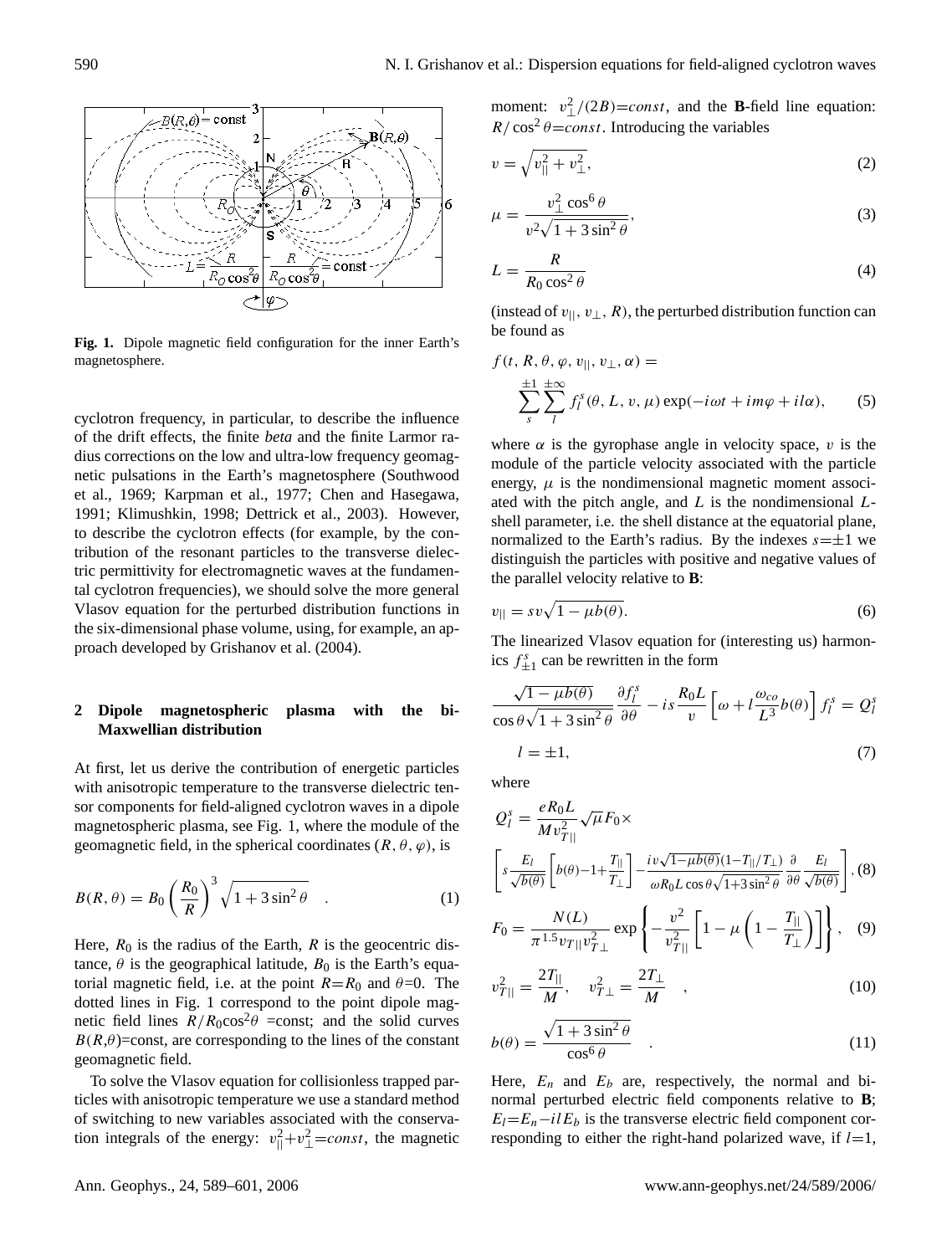and to left-hand polarized wave, if  $l=-1$ ;  $F_0$  is the bi-Maxwellian distribution function of plasma particles with density N, parallel and perpendicular temperature  $T_{\parallel}$  and  $T_{\perp}$ , charge e and mass M. Note in Eq. [\(7\)](#page-1-0) that we have neglected the drift corrections, assuming that the wave frequency  $\omega$  is much larger than the drift frequency and the Larmor radius of plasma particles is small, which is valid when  $mv_{T\perp}^2 L^2 / (v_{T\parallel} R_0 \omega_{co}) \ll 1$ , where  $\omega_{co} = e B_0 / Mc$  and m is the azimuthal wave number over the  $\varphi$  (east-west) direction in an equatorial plane. Moreover, deriving Eq. [\(7\)](#page-1-0), as well as the dispersion equation for field-aligned cyclotron waves, we assume that the plasma is perfectly conducting, i.e.  $E_{\parallel}=0$ , and the left-hand polarized ( $E_{-1} = E_n + iE_b$ ) and right-hand polarized  $(E_{+1} = E_n - i E_b)$  waves are connected weakly.

Depending on  $\mu$  and  $\theta$ , the domain of the perturbed distribution functions is defined by the inequalities

$$
\mu_0 \le \mu \le 1 \quad \text{and} \quad -\theta_t(\mu) \le \theta \le \theta_t(\mu), \tag{12}
$$

where

$$
\mu_0 = \frac{1}{b(\arccos\sqrt{1/L})} = \frac{1}{L^{2.5}\sqrt{4L - 3}},\tag{13}
$$

and  $\pm\theta_t(\mu)$  are the local mirror (or turning, or stop, or reflection) points for trapped particles at a given (by  $L$ ) magnetic field line, which are defined by the condition  $v_{\parallel}(\pm\theta_t)=0$ . Any untrapped particle with  $\mu \leq \mu_0$  cannot survive more than one-half of the bounce time and will be precipitated into the atmosphere/ionosphere.

Since the trapped particles, with a given (by  $\mu$ ) pitch angle, execute the bounce-periodic motion, the solution of Eq. [\(7\)](#page-1-0) (in the zeroth order of a magnetization parameter) can be found as

<span id="page-2-0"></span>
$$
f_l^s(\theta, L, v, \mu) =
$$
  

$$
\sum_{p=-\infty}^{+\infty} f_l^s(L, v, \mu) \exp\left[i p \frac{2\pi}{\tau_b} \tau(\theta) + isl \frac{R_0 \omega_{co}}{L^2 v} C(\theta)\right],
$$
 (14)

where

<span id="page-2-3"></span>
$$
\tau(\theta) = \int_{0}^{\theta} \frac{\cos \eta \sqrt{1 + 3 \sin^2 \eta}}{\sqrt{1 - \mu b(\eta)}} d\eta,
$$
 (15)

$$
C(\theta) = \int_{0}^{\theta} b(\eta) \frac{\cos \eta \sqrt{1 + 3 \sin^2 \eta}}{\sqrt{1 - \mu b(\eta)}} d\eta - \bar{b}\tau(\theta),
$$
 (16)

$$
\bar{b} = \frac{4}{\tau_b} \int_{0}^{\theta_l} b(\theta) \frac{\cos \theta \sqrt{1 + 3 \sin^2 \theta}}{\sqrt{1 - \mu b(\theta)}} d\theta.
$$
 (17)

The perturbed distribution functions, in the form of Eq. [\(14\)](#page-2-0), satisfy automatically the corresponding boundary conditions for the trapped particles, namely, the continuity of the distribution functions at the reflection points  $\pm \theta_t$ :

$$
f_l^{+1}(\pm \theta_l) = f_l^{-1}(\pm \theta_l), \tag{18}
$$

or the same

$$
f_l^s(\tau(\theta)) = f_l^s(\tau(\theta) + \tau_b), \qquad (19)
$$

where  $\tau_b = \tau_b(\mu) = 4\tau(\theta_t)$  is the normalized bounce period of the trapped particles. In our notations, the bounce frequency of the trapped particles with a given temperature  $T_{\parallel}$  and pitch angle  $\mu$  is defined as

$$
\omega_b = \frac{2\pi v_{T\parallel}}{R_0 L \tau_b}.\tag{20}
$$

After solving Eq. [\(7\)](#page-1-0), the contribution of the trapped particles to the two-dimensional transverse current density component,  $j_{\pm 1}(\theta, L)$ , can be expressed as

$$
j_l(\theta, L) = \frac{\pi e}{2} b^{1.5}(\theta) \sum_{s}^{\pm 1} \int_0^{\infty} v^3 dv \int_{\mu_0}^{1/b(\theta)} \frac{\sqrt{\mu} f_l^s(\theta, L, v, \mu)}{\sqrt{1 - \mu b(\theta)}} d\mu
$$
  

$$
l = \pm 1.
$$
 (21)

Note that the normal and binormal (to **B**) current density components in our notation are equal, respectively, to

$$
j_n = j_{+1} + j_{-1}
$$
 and  $j_b=i(j_{+1}-j_{-1}).$  (22)

To solve the wave (or Maxwell's) equations it is convenient to expand the perturbed values in a Fourier series over the coordinate  $\lambda$  along the geomagnetic field line

$$
\lambda(\theta) =
$$
  
\n
$$
\frac{R_0 L}{2\sqrt{3}} \left[ \sqrt{3} \sin \theta \sqrt{1 + 3 \sin^2 \theta} + \ln \left( \sqrt{3} \sin \theta + \sqrt{1 + 3 \sin^2 \theta} \right) \right], (23)
$$

measured from the equator. In particular, for the transverse components of the current density,  $j_l$ , and electric field,  $E_l$ , we have:

$$
\frac{j_l(\theta, L)}{\sqrt{b(\theta)}} = \sum_{n=1}^{\pm \infty} j_l^{(n)}(L) \exp\left[i\pi n \frac{\lambda(\theta)}{\lambda_o}\right],
$$
 (24)

$$
\frac{E_l(\theta, L)}{\sqrt{b(\theta)}} = \sum_{n'}^{\pm \infty} E_l^{(n')} (L) \exp\left[i\pi n' \frac{\lambda(\theta)}{\lambda_o}\right],
$$
 (25)

where  $\lambda_o = \lambda (\arccos \sqrt{1/L})$  is the half-length of a given by L magnetic field line. This procedure converts the operator, representing the dielectric tensor, into a matrix whose elements can be calculated independently of the solutions of Maxwell's equations. As a result, there is the following connection for harmonics  $j_l^{(n)}$  $E_l^{(n)}$  and  $E_l^{(n')}$  $\frac{n}{l}$ :

<span id="page-2-1"></span>
$$
\frac{4\pi i}{\omega} j_l^{(n)}(L) = \sum_{n'}^{\pm \infty} \varepsilon_l^{n,n'}(L) \cdot E_l^{(n')}(L),\tag{26}
$$

and the contribution of a given kind of plasma particles to the transverse permittivity elements,  $\varepsilon_l^{n,n'}(L)$ , after the s-summation, is

<span id="page-2-2"></span>
$$
\varepsilon_l^{n,n'} = \sum_{p=-\infty}^{\infty} \varepsilon_{l,p}^{n,n'},\tag{27}
$$

where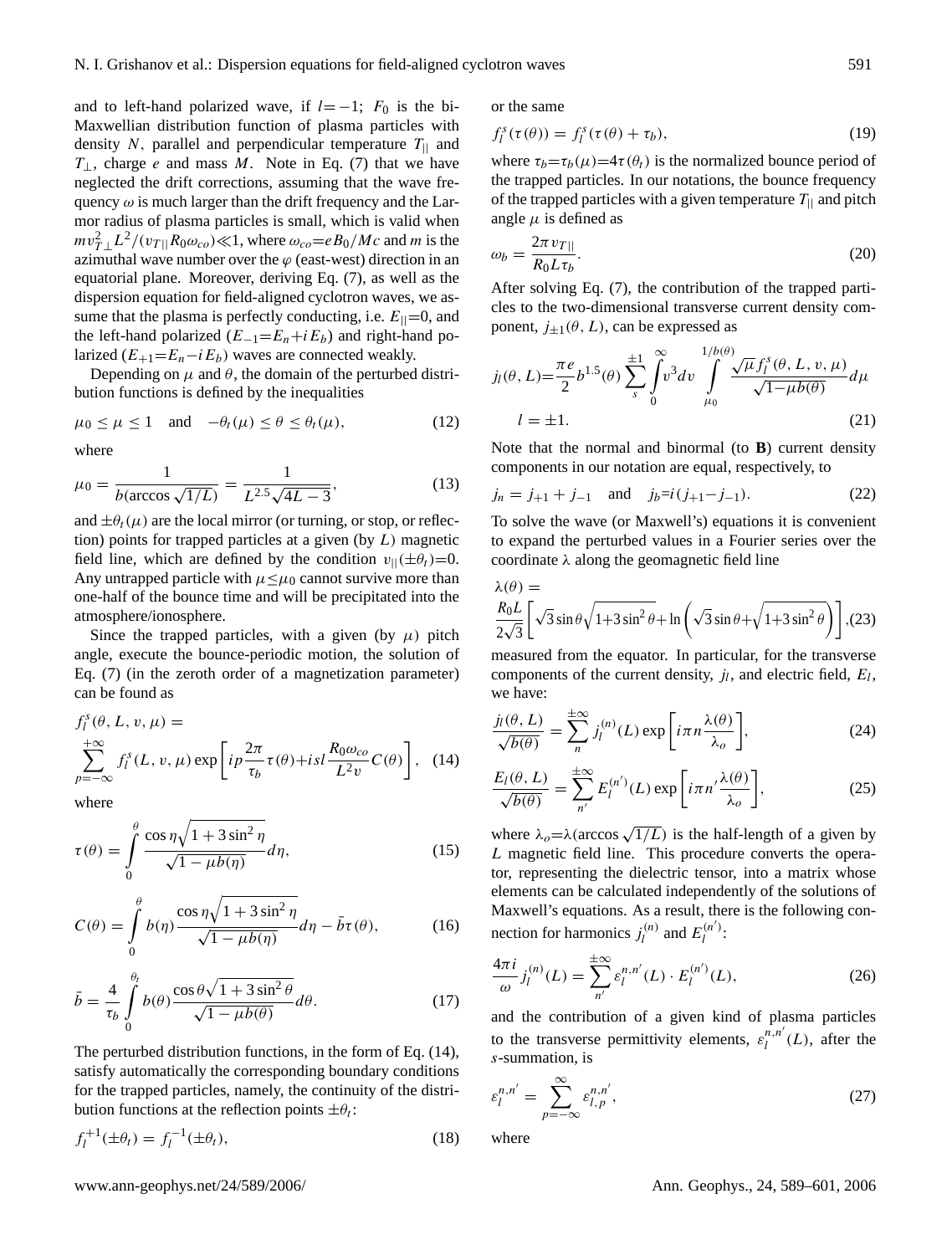<span id="page-3-0"></span>
$$
\varepsilon_{l,p}^{n,n'} = \frac{\omega_{po}^2 L^2 R_0^2 T_{||}}{8\omega \pi^{1.5} \lambda_o v_{T||} T_{\perp}} \int_{\mu_0}^1 \mu d\mu \int_0^\infty u^4 \frac{D_{p,l}^n(u,\mu) G_{p,l}^{n'}(u,\mu)}{pu - Z_l(\mu)} \exp\left[-u^2 \left(1 - \mu \left(1 - \frac{T_{||}}{T_{\perp}}\right)\right)\right] du\tag{28}
$$

is the separate contribution of the p-bounce resonant term to  $\varepsilon_l^{n,n'}(L)$ , and the other definitions are

$$
\omega_{po}^2 = \frac{4\pi Ne^2}{M}, \quad u = \frac{v}{v_{T\parallel}}, \quad Z_l(\mu) = \frac{1}{\omega_b} \left( \omega + l \frac{\omega_{co}}{L^3} \bar{b} \right), \tag{29}
$$

$$
G_{p,l}^{n}(u,\mu) = \int_{-\theta_{l}}^{\theta_{l}} \left(b(\theta)-1+\frac{T_{||}}{T_{\perp}}+\frac{\pi nu v_{T||}}{\omega\lambda_{o}}\left(1-\frac{T_{||}}{T_{\perp}}\right)\sqrt{1-\mu b(\theta)}\right)\cos\left[\frac{n\pi}{\lambda_{o}}\lambda(\theta)-p\frac{2\pi}{\tau_{b}}\tau(\theta)-\frac{lR_{0}\omega_{co}}{L^{2}uv_{T||}}C(\theta)\right]\frac{\cos\theta\sqrt{1+3\sin^{2}\theta}}{\sqrt{1-\mu b(\theta)}}d\theta
$$
  
+ $(-1)^{p}\int_{-\theta_{l}}^{\theta_{l}} \left(b(\theta)-1+\frac{T_{||}}{T_{\perp}}+\frac{\pi nu v_{T||}}{\omega\lambda_{o}}\left(1-\frac{T_{||}}{T_{\perp}}\right)\sqrt{1-\mu b(\theta)}\right)\cos\left[\frac{n\pi}{\lambda_{o}}\lambda(\theta)+p\frac{2\pi}{\tau_{b}}\tau(\theta)+\frac{lR_{0}\omega_{co}}{L^{2}uv_{T||}}C(\theta)\right]\frac{\cos\theta\sqrt{1+3\sin^{2}\theta}}{\sqrt{1-\mu b(\theta)}}d\theta, (30)$ 

$$
D_{p,l}^{n}(u,\mu) = \int_{-\theta_{l}}^{\theta_{l}} \cos\left[\frac{n\pi}{\lambda_{o}}\lambda(\theta) - p\frac{2\pi}{\tau_{b}}\tau(\theta) - \frac{lR_{0}\omega_{co}}{L^{2}uv_{T||}}C(\theta)\right]b(\theta)\frac{\cos\theta\sqrt{1+3\sin^{2}\theta}}{\sqrt{1-\mu b(\theta)}}d\theta
$$
  
+ $(-1)^{p}\int_{-\theta_{l}}^{\theta_{l}} \cos\left[\frac{n\pi}{\lambda_{o}}\lambda(\theta) + p\frac{2\pi}{\tau_{b}}\tau(\theta) + \frac{lR_{0}\omega_{co}}{L^{2}uv_{T||}}C(\theta)\right]b(\theta)\frac{\cos\theta\sqrt{1+3\sin^{2}\theta}}{\sqrt{1-\mu b(\theta)}}d\theta.$  (31)

Thus, the transverse permittivity elements for electromagnetic waves (at the fundamental cyclotron frequency) in an axisymmetric dipole magnetospheric plasma are expressed by the p-summation of the bounce-resonant terms, including the double integration in velocity space, the resonant denominators  $pu\text{-}Z_l(\mu)$ , and the phase coefficients  $G_{p,l}^n(u,\mu)$  and  $D_{p,l}^n(u, \mu)$ . As follows from Eq. [\(26\)](#page-2-1), due to a 2-D geomagnetic field nonuniformity, the whole spectrum of the electric field (by  $\Sigma_{n'}^{\pm\infty}$  $\sum_{n'}^{\pm \infty}$ ) is present in the given (by *n*) current density harmonic. It should be noted that the bounce-resonance conditions,  $pu - Z_l(\mu) = 0$  for trapped particles in magnetospheric plasmas, are different from the corresponding expressions in the straight magnetic field case. Of course, as in the straight magnetic field,  $l=1$  corresponds to the effective resonant interaction of electrons with the extraordinary (or right-hand polarized) waves at the fundamental electron-cyclotron frequency, and  $l=-1$  corresponds to the resonant interaction of ions with an ordinary (or left-hand polarized) wave at the fundamental ion-cyclotron frequency. Note that it is impossible to carry out the analytical Landau integration over the particle energy  $u=v/v_{T||}$  (by introducing the plasma dispersion functions) because the phase coefficients  $G_{p,l}^{n'}(u, \mu)$  and  $D_{p,l}^n(u, \mu)$  depend on u. As for the particles with isotropic temperature, i.e. if  $T_{\parallel} = T_{\perp}$ , the phase coefficients  $G_{p,l}^n(u, \mu)$ 

can be reduced to

$$
G_{p,l}^{n}(u,\mu) = D_{p,l}^{n}(u,\mu).
$$
\n(32)

As was noted above, Eqs. (27–31) describe the contribution of any kind of the trapped particles to the transverse permittivity elements. The corresponding expressions for plasma electrons and ions can be obtained from Eqs. (27–31) by replacing the temperatures  $T_{\parallel}$  and  $T_{\perp}$ , density N, mass M, charge *e* by the electron  $T_{\parallel e}$ ,  $T_{\perp e}$ ,  $N_e$ ,  $M_e$ ,  $e_e$  and ion  $T_{\parallel i}$ ,  $T_{\perp i}$ ,  $N_i$ ,  $M_i$ ,  $e_i$  parameters, respectively.

Since the cyclotron wave instabilities are an important contributor to the geomagnetic storms during the solar activity, it is possible to develop a 2-D numerical code to describe these processes in the Earth's magnetosphere with new dielectric tensor components, accounting for the bounceresonant effects. To have some analogy with linear theory of cyclotron wave instabilities in the straight magnetic field (e.g. Kennel and Petschek, 1966), let us assume that the n-th harmonic of the electric field gives the main contribution to the n-th harmonic of the current density (*one-mode approximation*). In this case, for the field-aligned electromagnetic cyclotron waves (when  $m=0$ ,  $\partial/\partial L=0$ ,  $E_{\parallel}=0$ ,  $H_{\parallel}=0$ ), from the Maxwell's equations

$$
E_l+\frac{8\pi i}{\omega}j_l=
$$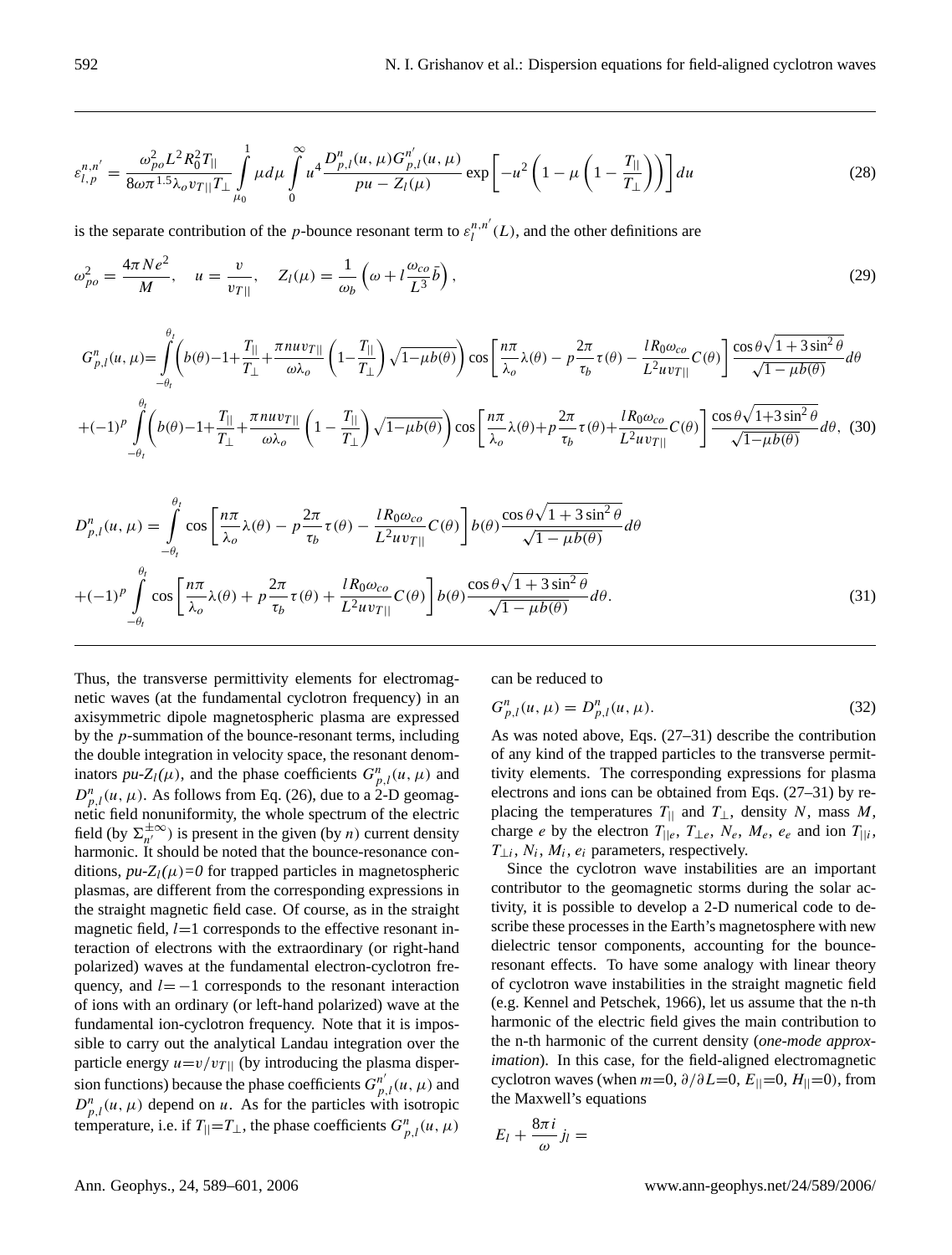N. I. Grishanov et al.: Dispersion equations for field-aligned cyclotron waves 593

$$
\frac{-c^2\sqrt{b(\theta)}}{\omega^2 R_0^2 L^2 \cos\theta \sqrt{1+3\sin^2\theta}} \frac{\partial}{\partial \theta} \frac{1}{\cos\theta \sqrt{1+3\sin^2\theta}} \frac{\partial}{\partial \theta} \frac{E_l}{\sqrt{b(\theta)}} (33)
$$

excluding the  $E_l^{(n)}$  $\binom{n}{l}$ -harmonics by Eqs. (24–26), we obtain the following dispersion equation:

<span id="page-4-0"></span>
$$
\left(\frac{n\pi c}{\lambda_o\omega}\right)^2 = 1 + 2\sum_{\sigma} \varepsilon_{l,(\sigma)}^{n,n}(L),\tag{34}
$$

where  $\sigma$  denotes the particle species (electron, proton, heavy ions). This equation is suitable to analyze the instability of the right-hand polarized waves, if  $l=1$ , and the left-hand polarized waves, if  $l = -1$ . Note that, in our notation, the parallel wave vector is defined as  $k_{\parallel} = n\pi/\lambda_o$ , so that  $n\pi c/(\lambda_o\omega)$ is the nondimensional parallel refractive index. Further, Eq. [\(34\)](#page-4-0) should be resolved numerically for the real and imaginary parts of the wave frequency,  $\omega = \text{Re}\omega + i \text{Im}\omega$ , to define the conditions of the wave instabilities in the dipole magnetospheric plasmas with anisotropic temperature. As usual, the growth (damping) rate of the electromagnetic cyclotron waves,  $\text{Im}\omega$ , is defined by the contribution of the resonant particles to the imaginary part of the transverse permittivity elements,  $\text{Im} \varepsilon^{n,n}_{l,(\sigma)}$ , that can be readily derived from Eqs. [\(27\)](#page-2-2) and [\(28\)](#page-3-0), using the well-known residue (or Landau rule) method.

# **3 Dipole magnetospheric plasma with the bi-Lorentzian distribution**

Of course, an approach developed in the previous section for magnetospheric plasmas with bi-Maxwellian distribution functions in velocity space can be applied, as well for plasmas with the more general distributions including, for example, the bi-Lorentzian distribution functions. According to Summers and Thorne (1991), Chan et al. (1994), Xue et al. (1996), the generalised steady-state bi-Lorentzian (or *kappa*) distribution functions can be expressed as

$$
F_0 = \frac{N(L)}{\pi^{1.5} \vartheta_{||} \vartheta_{\perp}^2 \kappa^{1.5}} \frac{\Gamma(1+\kappa)}{\Gamma(\kappa-0.5)} \left\{ 1 + \frac{v^2}{\kappa \vartheta_{||}^2} \left[ 1 - \mu \left( 1 - \frac{T_{||}}{T_{\perp}} \right) \right] \right\}^{-(1+\kappa)}
$$
(35)

with the associated effective thermal speeds corresponding to  $T_{\parallel}$  and  $T_{\perp}$ ,

$$
\vartheta_{\parallel}^2 = \frac{2\kappa - 3}{\kappa} \frac{T_{\parallel}}{M}, \quad \vartheta_{\perp}^2 = \frac{2\kappa - 3}{\kappa} \frac{T_{\perp}}{M}, \tag{36}
$$

where the parameter  $\kappa$  is the spectral index (here it takes positive values  $\kappa \ge 2$ );  $\Gamma(x) = \int_0^\infty t^{x-1} \exp(-t) dt$  is the gamma function. It should be noted that the parameter  $\kappa$  is a measure of the proportion of the high energy particles present in the distribution; typically for the space plasmas, it is found to be in the range  $2 \leq \kappa \leq 6$ . Moreover, the generalised bi-Lorentzian distribution contains the standard bi-Maxwellian distribution, Eq. [\(9\)](#page-1-1), as a special case letting  $\kappa \rightarrow \infty$ .

To estimate the main contribution of the trapped particles with the bi-Lorentzian distribution functions to the transverse permittivity elements we should solve again Eq. [\(7\)](#page-1-0), where the right-hand side is

$$
\hat{Q}_{l}^{s} = \frac{eR_{0}L\sqrt{\mu}(1+\kappa)F_{0}}{M\kappa\vartheta_{\parallel}^{2}\left[1+\frac{v^{2}}{\kappa\vartheta_{\parallel}^{2}}\left[1-\mu\left(1-\frac{T_{\parallel}}{T_{\perp}}\right)\right]\right]} \left[\frac{sE_{l}}{\sqrt{b(\theta)}}\left[b(\theta)-1+\frac{T_{\parallel}}{T_{\perp}}\right] - \frac{iv\sqrt{1-\mu b(\theta)}(1-T_{\parallel}/T_{\perp})}{\omega R_{0}L\cos\theta\sqrt{1+3\sin^{2}\theta}}\frac{\partial}{\partial\theta}\frac{E_{l}}{\sqrt{b(\theta)}}\right].
$$
 (37)

As a result, one can derive the new expression  $\varepsilon_l^{n,n'}(L)$  for field-aligned waves in magnetospheric plasmas with the bi-Lorentzian distribution functions in velocity space, instead of Eqs. (27–31):

<span id="page-4-1"></span>
$$
\varepsilon_{l}^{n,n'} = \frac{\omega_{po}^2 LR_0 T_{||}(\kappa+1)\Gamma(\kappa+1)}{8\omega\pi^{1.5}\lambda_o T_{\perp}\sqrt{\kappa}\vartheta_{||}\Gamma(\kappa-0.5)} \sum_{p=-\infty}^{\infty} \int_{\mu_0}^{1} \mu \, d\mu \int_{-\infty}^{\infty} \frac{u^4 \hat{D}_{p,l}^n(u,\mu) \hat{G}_{p,l}^{n'}(u,\mu) du}{[pu - \hat{Z}_l(\mu)] \left[1 + u^2 \left(1 - \mu \left(1 - \frac{T_{||}}{T_{\perp}}\right)\right)\right]^{\kappa+2}},
$$
\n(38)

where

$$
\hat{G}_{p,l}^{n}(u,\mu) = \int_{-\theta_{l}}^{\theta_{l}} \left( b(\theta) - 1 + \frac{T_{||}}{T_{\perp}} + \frac{\pi n u \sqrt{\kappa} \vartheta_{||}}{\omega \lambda_{o}} \left( 1 - \frac{T_{||}}{T_{\perp}} \right) \sqrt{1 - \mu b(\theta)} \right) \cos \left[ \frac{n \pi}{\lambda_{o}} \lambda(\theta) - p \frac{2 \pi}{\tau_{b}} \tau(\theta) - \frac{l R_{0} \omega_{co}}{L^{2} u \sqrt{\kappa} \vartheta_{||}} C(\theta) \right] \frac{\cos \theta \sqrt{1 + 3 \sin^{2} \theta}}{\sqrt{1 - \mu b(\theta)}} d\theta
$$
\n
$$
+ (-1)^{p} \int_{-\theta_{l}}^{\theta_{l}} \left( b(\theta) - 1 + \frac{T_{||}}{T_{\perp}} + \frac{\pi n u \sqrt{\kappa} \vartheta_{||}}{\omega \lambda_{o}} \left( 1 - \frac{T_{||}}{T_{\perp}} \right) \sqrt{1 - \mu b(\theta)} \right) \cos \left[ \frac{n \pi}{\lambda_{o}} \lambda(\theta) + p \frac{2 \pi}{\tau_{b}} \tau(\theta) + \frac{l R_{0} \omega_{co}}{L^{2} u \sqrt{\kappa} \vartheta_{||}} C(\theta) \right] \frac{\cos \theta \sqrt{1 + 3 \sin^{2} \theta}}{\sqrt{1 - \mu b(\theta)}} d\theta, \quad (39)
$$

$$
\hat{D}_{p,l}^{n}(u,\mu) = \int_{-\theta_{l}}^{\theta_{l}} \cos\left[\frac{n\pi}{\lambda_{o}}\lambda(\theta) - p\frac{2\pi}{\tau_{b}}\tau(\theta) - \frac{lR_{0}\omega_{co}}{L^{2}u\sqrt{\kappa}\vartheta_{||}}C(\theta)\right]b(\theta)\frac{\cos\theta\sqrt{1+3\sin^{2}\theta}}{\sqrt{1-\mu b(\theta)}}d\theta
$$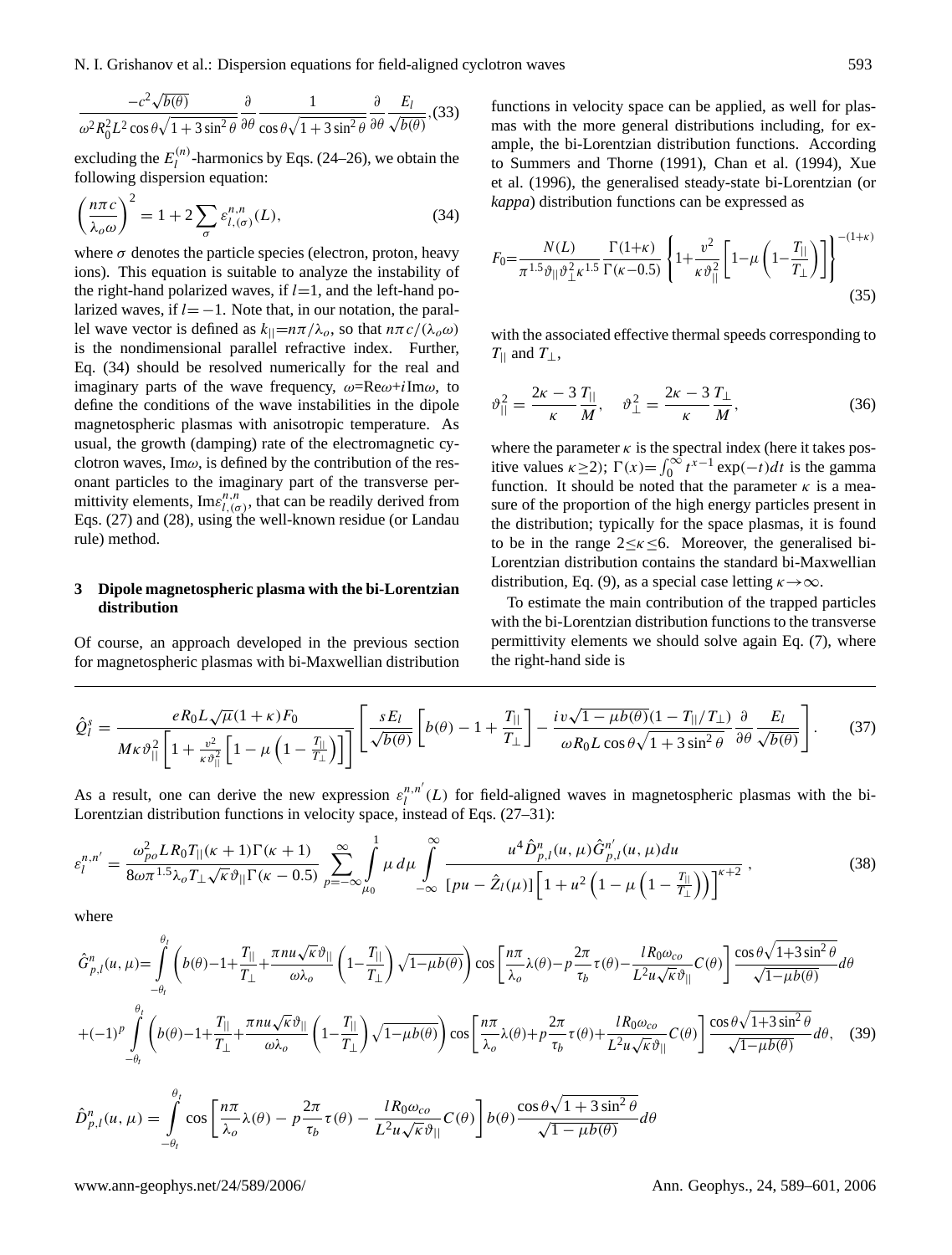$$
+(-1)^{p}\int_{-\theta_{t}}^{\theta_{t}}\cos\left[\frac{n\pi}{\lambda_{o}}\lambda(\theta)+p\frac{2\pi}{\tau_{b}}\tau(\theta)+\frac{lR_{0}\omega_{co}}{L^{2}u\sqrt{\kappa}\vartheta_{||}}C(\theta)\right]b(\theta)\frac{\cos\theta\sqrt{1+3\sin^{2}\theta}}{\sqrt{1-\mu b(\theta)}}d\theta,
$$
\n(40)

$$
u = \frac{v}{\sqrt{\kappa} \vartheta_{\parallel}}, \quad \hat{Z}_l(\mu) = \frac{R_0 L \tau_b}{2\pi \sqrt{\kappa} \vartheta_{\parallel}} \left(\omega + l \frac{\omega_{co}}{L^3} \bar{b}\right).
$$
\n(41)

It should be noted that, in the variables  $(v, \mu)$ , there are identities for the phase coefficients:  $G_{p,l}^n(v, \mu) = \hat{G}_{p,l}^n(v, \mu)$ and  $D_{p,l}^n(v, \mu) = \hat{D}_{p,l}^n(v, \mu)$ . Accordingly, the single waveparticle resonance conditions are also independent of the steady-state distribution functions of the trapped particles and can be written as

$$
\omega + l \frac{\omega_{co}}{L^3} \bar{b}(\mu) = p \frac{2\pi_v}{R_0 L \tau_b(\mu)}, \qquad (42)
$$

involving the wave frequency  $\omega$ , the bounce-averaged cyclotron frequency  $\omega_{co}\bar{b}(\mu)/L^3$  and the bounce frequency of the trapped particles  $2\pi v/[R_0L\tau_b(\mu)]$ , with the given energy v and pitch angle  $\mu$  at the given (by L) magnetic field line, where  $l=0, \pm 1, \ldots$  and  $p=0, \pm 1, \ldots$  are the numbers of the cyclotron and bounce resonances, respectively.

In the case of the bi-Lorentzian distribution functions, the dispersion equation for the cyclotron waves will be the same as Eq. [\(34\)](#page-4-0), where the new transverse dielectric tensor components, Eq. [\(38\)](#page-4-1), should be included. For specified values of the ambient magnetic field line L, and the parameters  $\kappa$  $T_{\parallel \sigma}$ ,  $T_{\perp \sigma}$ ,  $N_{\sigma}$ ,  $M_{\sigma}$ ,  $e_{\sigma}$  that describe each particle species, an iterative scheme can be used to solve Eq. [\(34\)](#page-4-0) for a complex wave frequency, for prescribed real values of the wave number  $k_{\parallel} = n\pi/\lambda_o$ .

## **4 Magnetospheric plasma with circular magnetic field lines (bi-Maxwellian distribution)**

By analogy, we can derive the contribution of the resonance particles to the transverse dielectric permittivity for waves in magnetospheric plasmas with circular magnetic field lines, where the module of the magnetic field is

$$
B = B_0 \left(\frac{R_0}{R}\right)^3 \frac{1}{\cos \theta} = \frac{B_0}{L^3 \cos^4 \theta}.
$$
 (43)

Here the new  $L$ -shell variable is introduced instead of  $R$  as  $L=R/(R_0 \cos \theta)$ , taking into account that the equation of the **B**-field lines, in this case, has a form  $R / \cos \theta = \text{const}$ , and the nondimensional parameter  $b(\theta)$  is

$$
b(\theta) = \frac{B(L, \theta)}{B(L, 0)} = \frac{1}{\cos^4 \theta}.
$$
\n(44)

In this case, the linearized Vlasov equation for harmonics  $f_l$  can be reduced to

$$
\sqrt{1-\mu b(\theta)}\frac{\partial f_l^s}{\partial \theta} - is\frac{R_0 L}{v} \left[\omega + l\frac{\omega_{co}}{L^3}b(\theta)\right]f_l^s = Q_l^s, \quad l = \pm 1,
$$
\n(45)

where

$$
Q_l^s = \frac{eR_0L}{Mv_{T\parallel}^2} \sqrt{\mu} F_0 \left[ s \frac{E_l}{\sqrt{b(\theta)}} \left( b(\theta) - 1 + \frac{T_{\parallel}}{T_{\perp}} \right) - i \frac{v\sqrt{1 - \mu b(\theta)}}{\omega R_0 Lc} \left( 1 - \frac{T_{\parallel}}{T_{\perp}} \right) \frac{\partial}{\partial \theta} \left( \frac{E_l}{\sqrt{b(\theta)}} \right) \right].
$$
 (46)

In contrast to a dipole geomagnetic field, the length element along the magnetic field line in magnetospheric plasmas with circular magnetic field lines is proportional to the latitude angle (as a linear function), i.e.  $\lambda_c(\theta) = R_0 L \theta$ , and the new time-like variable  $\tau$  can be introduced by the elliptic integrals

<span id="page-5-0"></span>
$$
\tau(\theta,\nu) = \sqrt{\frac{2(1-\nu)^2}{1-2\nu}} \Pi\left(\arcsin\left(\sqrt{\frac{1-2\nu}{2(1-\nu)-\sin^2\theta}}\sin\theta\right), \frac{-\nu}{1-2\nu}, \nu\right) - \sqrt{\frac{1-2\nu}{2}} F\left(\arcsin\left(\sqrt{\frac{1-2\nu}{2(1-\nu)-\sin^2\theta}}\sin\theta\right), \nu\right), (47)
$$

where

$$
\Pi(\alpha, \delta, \nu) = \int_{0}^{\alpha} \frac{d\eta}{(1 - \delta \sin^2 \eta)\sqrt{1 - \nu \sin^2 \eta}}
$$
(48)

and

$$
F(\alpha, \nu) = \int_{0}^{\alpha} \frac{d\eta}{\sqrt{1 - \nu \sin^2 \eta}}
$$
(49)

are the incomplete elliptic integrals of the third and first kind, respectively. Accordingly, the bounce periods of the trapped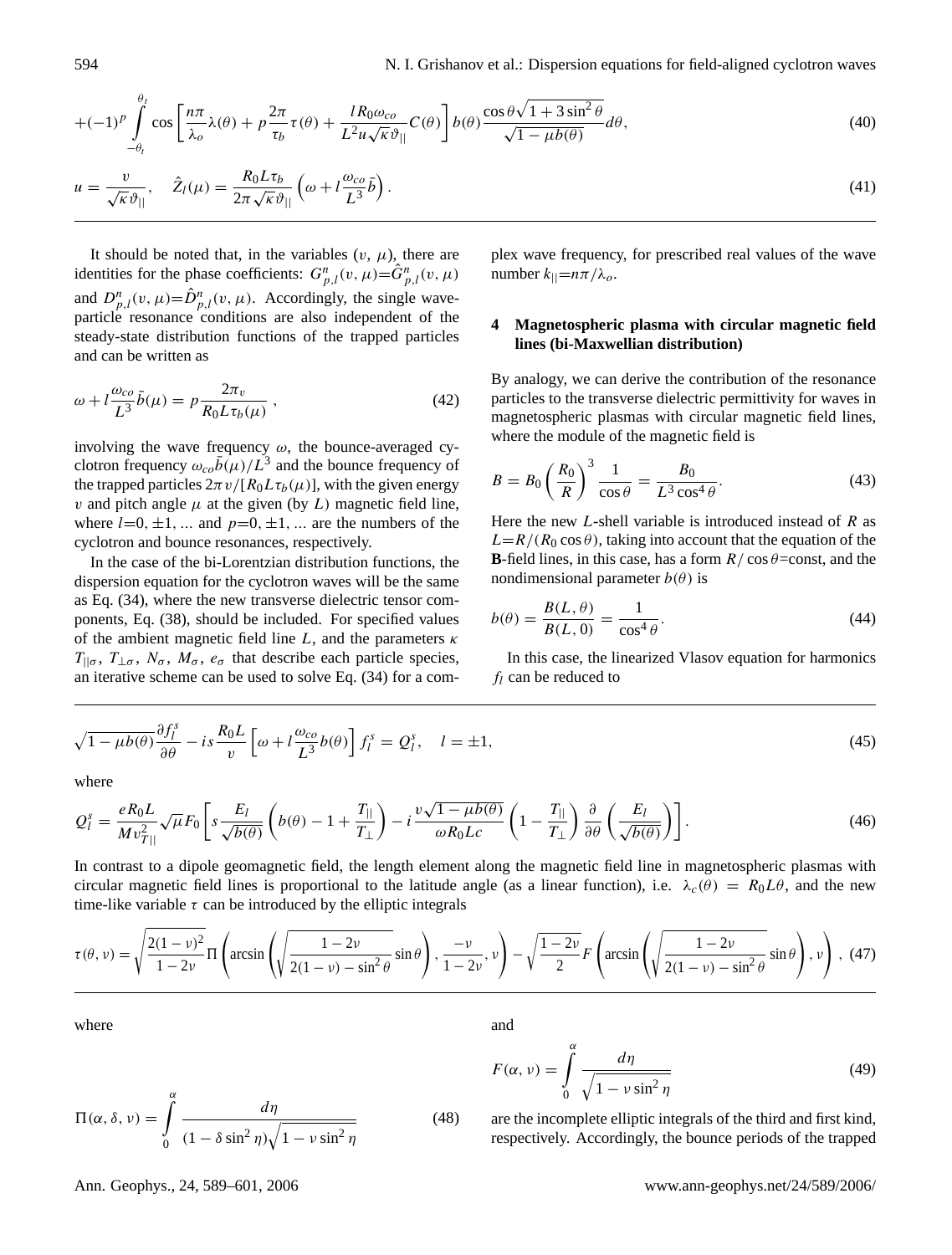particles (normalized to  $R_0L/v_{T\parallel}$ ) can be expressed by the complete elliptic integral of the third kind as

$$
T_b(v) = 2\sqrt{2(1-2v)}\Pi\left(\pi/2, 2v, v\right),\tag{50}
$$

where the *v* variable is introduced instead of  $\mu$  as  $\mu = (1 - 2\nu)^2$ , varying in the interval

$$
0 \le \nu = 0.5(1 - \sqrt{\mu}) \le \frac{L^2 - 1}{2L^2}.
$$
 (51)

Here we have taken into account that, in the case of the circular magnetic field lines, the reflection points for the trapped particles are defined by the simple relation

$$
\theta_t(v) = \arcsin\sqrt{2v},\tag{52}
$$

and the maximal  $\theta_t(v)$  for trapped particles with the given

$$
v_o = \frac{L^2 - 1}{2L^2},\tag{53}
$$

at the L-shell is

$$
\theta_o = \theta_t(\nu_o) = \arccos\left(\frac{1}{L}\right). \tag{54}
$$

As a result, using the Fourier expansions

$$
\frac{j_l(\theta, L)}{\sqrt{b(\theta)}} = \sum_{n=1}^{\pm \infty} j_l^{(n)}(L) \exp\left[i\pi n \frac{\theta}{\theta_o}\right],\tag{55}
$$

$$
\frac{E_l(\theta, L)}{\sqrt{b(\theta)}} = \sum_{n'}^{\pm \infty} E_l^{(n')} (L) \exp\left[i\pi n' \frac{\theta}{\theta_o}\right],\tag{56}
$$

the contribution of the resonant particles to  $\varepsilon_l^{n,n'}(L)$ :

$$
\frac{4\pi i}{\omega} j_l^{(n)}(L) = \sum_{n'}^{\pm \infty} \varepsilon_l^{n,n'}(L) \cdot E_l^{(n')}(L),\tag{57}
$$

can be expressed as

<span id="page-6-0"></span>
$$
\varepsilon_l^{n,n'} = \sum_{p=-\infty}^{\infty} \varepsilon_{l,p}^{n,n'},\tag{58}
$$

where

<span id="page-6-1"></span>
$$
\varepsilon_{l,p}^{n,n'} = \frac{\omega_{po}^2 LR_0 T_{||}}{2\omega \pi^{1.5} \theta_o v_{T||}^{T_{||}}}\int\limits_{0}^{v_o} (1 - 2\nu)^3 dv \int\limits_{0}^{\infty} \frac{u^4 A_{p,l}^n Y_{p,l}^{n'}}{pu - Z_l(\nu)} \exp\left[-u^2 \left(1 - (1 - 2\nu)^2 \left(1 - \frac{T_{||}}{T_{\perp}}\right)\right)\right] du,\tag{59}
$$

and the phase coefficients are

$$
Y_{p,l}^{n}(u,v) = \int_{-\theta_{l}}^{\theta_{l}} \left( b(\theta) - 1 + \frac{T_{||}}{T_{\perp}} + \frac{\pi n u v_{T||}}{\omega R_{0} L \theta_{o}} \left( 1 - \frac{T_{||}}{T_{\perp}} \right) \sqrt{1 - (1 - 2v)^{2} b(\theta)} \right) \cos \left[ \frac{n \pi}{\theta_{o}} \theta - p \frac{2 \pi}{\tau_{b}} \tau(\theta) - \frac{l R_{0} \omega_{co}}{L^{2} u v_{T||}} C(\theta) \right] \frac{d\theta}{\sqrt{1 - (1 - 2v)^{2} b(\theta)}} +
$$
  

$$
(-1)^{p} \int_{-\theta_{l}}^{\theta_{l}} \left( b(\theta) - 1 + \frac{T_{||}}{T_{\perp}} + \frac{\pi n u v_{T||}}{\omega R_{0} L \theta_{o}} \left( 1 - \frac{T_{||}}{T_{\perp}} \right) \sqrt{1 - (1 - 2v)^{2} b(\theta)} \right) \cos \left[ \frac{n \pi}{\theta_{o}} \theta + p \frac{2 \pi}{\tau_{b}} \tau(\theta) + \frac{l R_{0} \omega_{co}}{L^{2} u v_{T||}} C(\theta) \right] \frac{d\theta}{\sqrt{1 - (1 - 2v)^{2} b(\theta)}},
$$
(60)

$$
A_{p,l}^{n}(u,v) = \int_{-\theta_{l}}^{\theta_{l}} \cos\left[\frac{n\pi}{\theta_{o}}\theta - p\frac{2\pi}{\tau_{b}}\tau(\theta) - \frac{lR_{0}\omega_{co}}{L^{2}uv_{T||}}C(\theta)\right] \frac{b(\theta) d\theta}{\sqrt{1-(1-2v)^{2}b(\theta)}} +
$$
  

$$
(-1)^{p} \int_{-\theta_{l}}^{\theta_{l}} \cos\left[\frac{n\pi}{\theta_{o}}\theta + p\frac{2\pi}{\tau_{b}}\tau(\theta) + \frac{lR_{0}\omega_{co}}{L^{2}uv_{T||}}C(\theta)\right] \frac{b(\theta) d\theta}{\sqrt{1-(1-2v)^{2}b(\theta)}},
$$
(61)

$$
C(\theta) = \frac{\sqrt{2}(1-\nu)}{(1-2\nu)^{1.5}} \Pi \left( \arcsin\left(\sqrt{\frac{1-2\nu}{2(1-\nu)-\sin^2\theta}}\sin\theta\right), \nu, \nu \right) - \frac{1}{\sqrt{2}(1-2\nu)^{1.5}} F \left( \arcsin\left(\sqrt{\frac{1-2\nu}{2(1-\nu)-\sin^2\theta}}\sin\theta\right), \nu \right).
$$
\n(62)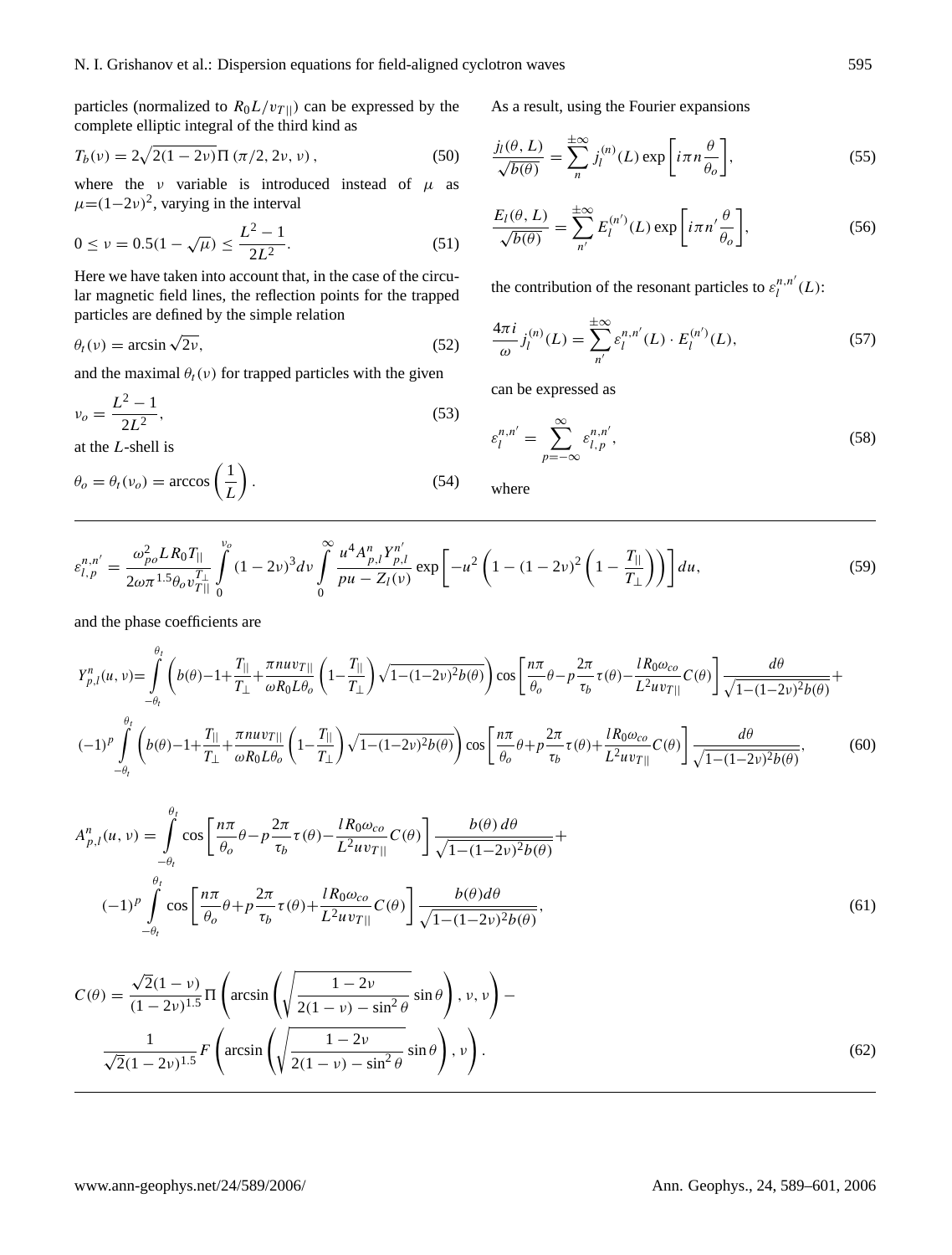In this case, the Maxwell's equations for the transverse electric field and current density components can be reduced to

$$
E_l + \frac{8\pi i}{\omega} j_l = \frac{-c^2 \sqrt{b(\theta)}}{\omega^2 R_0^2 L^2} \frac{\partial^2}{\partial \theta^2} \frac{E_l}{\sqrt{b(\theta)}},
$$
(63)

and excluding  $E_l^{(n)}$  $\binom{n}{l}$ -harmonics by Eqs. (55–57) we have derived the dispersion equation

<span id="page-7-0"></span>
$$
\left(\frac{n\pi c}{\omega R_0 L \theta_o}\right)^2 = 1 + 2 \sum_{\sigma} \varepsilon_{l,(\sigma)}^{n,n}(L). \tag{64}
$$

As was mentioned above,  $\varepsilon_{l,(\sigma)}^{n,n}$ , in the magnetospheric plasmas with circular magnetic field lines, is simpler than that for a dipolar magnetosphere, since there is the exact expression a dipolar magnetosphere, since there is the exact expression<br>for the reflection points,  $\theta_t(v) = \arcsin \sqrt{2v}$ , and the phase coefficients can be calculated using the elliptic inegrals and Jacobi elliptic functions, which are convenient for computations by the last versions of such mathematical programmes as Maple, Mathematica and Mathcad, operating the complete and incomplete elliptic integrals and elliptic functions in the standard forms, such as the usual elementary functions. In particular, the new variable  $\alpha$  can be introduced instead of  $\theta$ by the transformation

$$
\theta(\alpha) = \arcsin\left(\sqrt{\frac{2\nu(1-\nu)}{1-2\nu+\nu\operatorname{sn}^2(\alpha,\sqrt{\nu})}}\operatorname{sn}(\alpha,\sqrt{\nu})\right) \quad (65)
$$

or

$$
\alpha(\theta) = \int_{0}^{\arcsin\left(\sqrt{\frac{1-2\nu}{2(1-\nu)-\sin^2\theta}}\sin\theta\right)} \frac{d\eta}{\sqrt{1-\nu\sin^2\eta}},
$$
(66)

where  $\text{sn}(\alpha, \sqrt{\nu})$  is the Jacobi elliptic function (e.g. Abramovitz and Stegun, 1972).

#### **5 Magnetized plasma in the straight magnetic field (bi-Maxwellian distribution)**

In the straight magnetic field case, the transverse dielectric tensor component for field-aligned cyclotron waves is

$$
\varepsilon_{l,\sigma} = \frac{\omega_{po,\sigma}^2}{2\omega^2} \left[ \frac{T_{\perp,\sigma}}{T_{\parallel,\sigma}} - 1 + \left( \frac{T_{\perp,\sigma}}{T_{\parallel,\sigma}} - 1 \right) \frac{\omega - l\Omega_{co,\sigma}}{k_{\parallel} v_{T\parallel,\sigma}} Z \left( \frac{\omega - l\Omega_{co,\sigma}}{k_{\parallel} v_{T\parallel,\sigma}} \right) + \frac{\omega}{k_{\parallel} v_{T\parallel,\sigma}} Z \left( \frac{\omega - l\Omega_{co,\sigma}}{k_{\parallel} v_{T\parallel,\sigma}} \right) \right],
$$
(67)

where the plasma dispersion function  $Z(\zeta)$ , Fried and Conte (1961), is associated with the bi-Maxwellian distribution, namely,

$$
Z(\zeta) = \frac{1}{\sqrt{\pi}} \int_{-\infty}^{\infty} \frac{\exp(-t^2)}{t - \zeta} dt \quad \text{Im}\zeta > 0
$$
 (68)

with the complex  $\zeta$  and with the suitable extension for Im $\zeta \leq 0$  by analytic continuation.

As a result, the dispersion equation for field-aligned electromagnetic cyclotron waves (see e.g. Abramovitz and Stegun, 1972; Bespalov and Trakhtengerts, 1986; Bittencourt, 1986; Chan et al., 1994; Chen and Hasegawa, 1991; Cornwall, 1965; Cuperman, 1981; Dasso et al., 2002; Dettrick et al., 2003) in magnetized plasmas, confined in the straight magnetic field, has the well-known form (see, e.g. Kennel and Petschek, 1966; Xue et al., 1996) similar to Eqs. [\(34\)](#page-4-0) and [\(64\)](#page-7-0)

$$
\left(\frac{k_{\parallel}c}{\omega}\right)^2 = 1 + 2\sum_{\sigma}\varepsilon_{l,\sigma}(L),\tag{69}
$$

where the parallel wave vector component  $k_{\parallel}$  is connected with the eigenmode numbers n as  $k_{\parallel} = n\pi/\lambda_o$  for the standing waves in the dipolar magnetospheric plasmas, and  $k_{\parallel} = n\pi/[R_0L \arccos(1/L)]$  for plasmaspheres with circular magnetic field lines.

As is well-known, the squared refractive index of the ioncyclotron waves  $(l=-1)$  in the hydrogen plasma, including the electrons and protons, is defined by the expression

<span id="page-7-1"></span>
$$
\left(\frac{k_{\parallel}c}{\text{Re}\omega}\right)^2 \approx \frac{\Omega_{pp}^2}{\Omega_{c0}(\Omega_{c0} - \text{Re}\omega)}\,,\tag{70}
$$

where  $\Omega_{pp}^2 = 4\pi N_p e^2 / M_p$  is the squared Langmuir frequency of the protons calculated by the sum-density of the cold  $(N_c)$  and resonant hot  $(N_h)$  protons, i.e.  $N_p = N_c + N_h$ , and  $\Omega_{c0} = eB(L, 0)/M_p c = \omega_{co, p}/L^3$  is the equatorial gyrofrequency of L-shell protons, so that the eigenmode numbers n (since  $k_{\parallel} = n\pi/\lambda_o$ ) can be estimated as

<span id="page-7-2"></span>
$$
n \approx \frac{\lambda_o \Omega_{pp} \text{Re}\omega}{\pi c \sqrt{\Omega_{c0} (\Omega_{c0} - \text{Re}\omega)}}
$$
(71)

for dipolar geomagnetic field, and by analogy

<span id="page-7-3"></span>
$$
n \approx \frac{R_0 L \arccos(1/L)\Omega_{pp} \text{Re}\omega}{\pi c \sqrt{\Omega_{c0}(\Omega_{c0} - \text{Re}\omega)}}
$$
(72)

for the case of circular magnetic field lines. As follows from Eq. [\(70\)](#page-7-1), the propagation of the electromagnetic ioncyclotron (EMIC) waves is possible in the frequency range  $Re\omega < \Omega_{c0}$ . It should be noted that Eqs. [\(70\)](#page-7-1), [\(71\)](#page-7-2) and [\(72\)](#page-7-3) are based upon the cold plasma approximation and may not be strictly valid for hot magnetospheric plasmas. The increment (decrement)  $\gamma$  of EMIC waves in the hydrogen plasma, including the energetic protons with anisotropic temperature,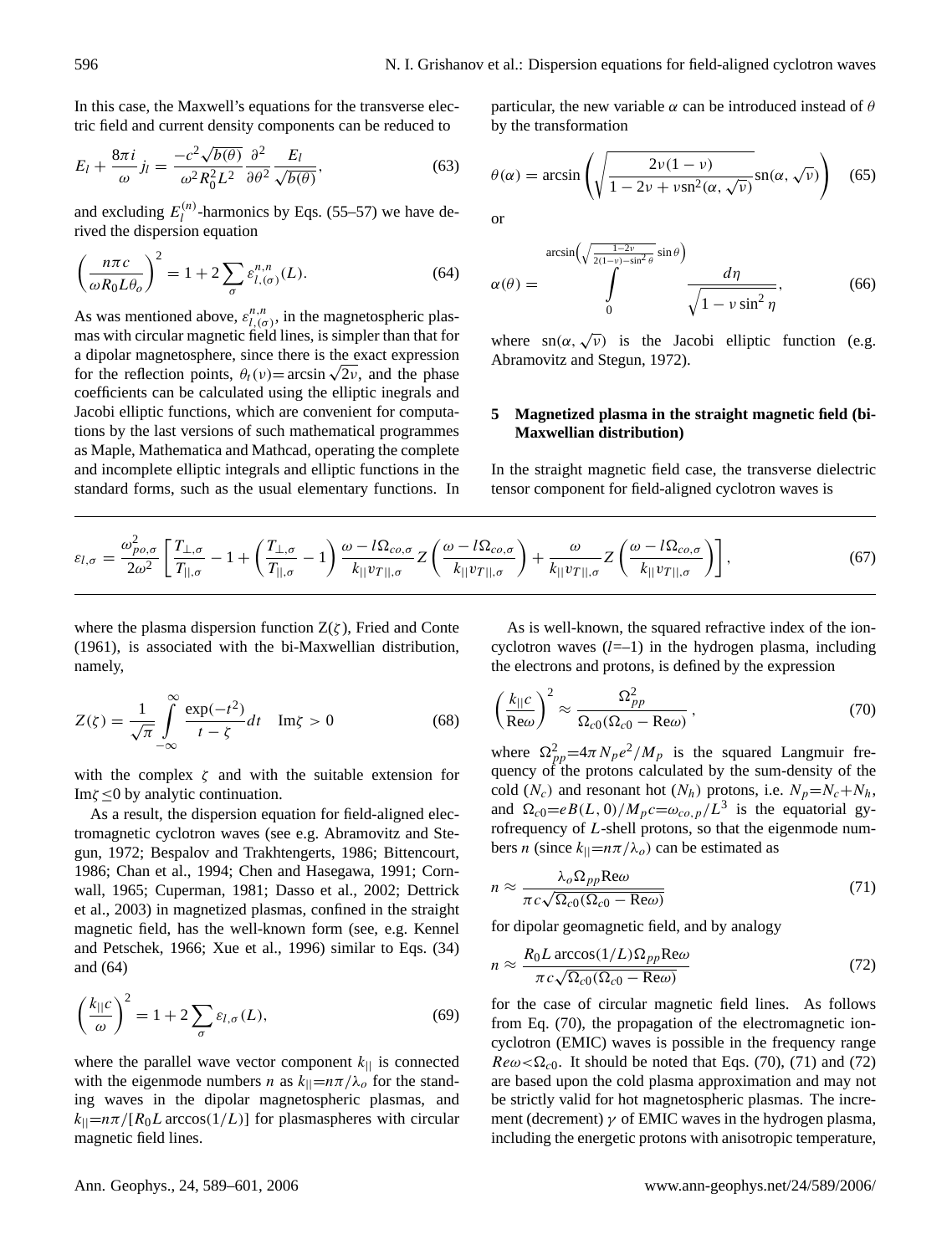under the condition  $\gamma = \text{Im}\omega \ll \text{Re}\omega$ , is defined by the expression where

<span id="page-8-0"></span>
$$
\frac{\gamma}{\Omega_{c0}} \approx -2 \frac{\text{Re}\omega \left(\Omega_{c0} - \text{Re}\omega\right)^2}{\Omega_{pp}^2 \left(2\Omega_{c0} - \text{Re}\omega\right)} \text{Im}\varepsilon_{-1,h},\tag{73}
$$

<span id="page-8-1"></span>
$$
\text{Im}\varepsilon_{-1,h} = \frac{\Omega_{ph}^2 \Omega_{c0} \sqrt{\pi}}{2(\text{Re}\omega)^2 k_{\parallel} v_{T\parallel h}} \left[ \frac{\text{Re}\omega}{\Omega_{c0}} - \left( 1 - \frac{\text{Re}\omega}{\Omega_{c0}} \right) \left( \frac{T_{\perp h}}{T_{\parallel h}} - 1 \right) \right] \exp \left[ - \left( \frac{\text{Re}\omega - \Omega_{c0}}{k_{\parallel} v_{T\parallel h}} \right)^2 \right] \tag{74}
$$

is the contribution of the hot protons to the transverse dielectric permittivity for the left-hand polarized cyclotron waves  $(l=-1)$ . By the subscribed index h we denote the corresponding plasma parameters for energetic/hot protons with density  $N_h$ , perpendicular temperature  $T_{\perp h}$ , thermal velocity of the resonant protons  $v_{T||h} = \sqrt{2T_{||h}/M_p}$ , calculated by the parallel temperature  $T_{||h}$ . As follows from Eqs. [\(73\)](#page-8-0) and [\(74\)](#page-8-1), for the temporal growth (damping) rate of EMIC waves, the instability (when  $\gamma > 0$ ) is possible under the conditions Im $\varepsilon_{-1,h}$  <0. As is well-known, this is possible if the resonant protons have the temperature anisotropy and  $T_{\perp h} > T_{\parallel h}$ (for the left-hand polarized waves).

#### **6 Numerical results**

Now let us compare the growth rates of the PCI instability in the plasmas, confined in the straight magnetic field,  $\gamma_s$ , and in the 2-D axisymmetric magnetosphere, with circular magnetic field lines,  $\gamma_c$ . We parameterize the position along a field line using the geographical latitude  $\theta$ . In the following magnetic field model, the ionosphere then occurs at  $\pm\theta_0=\pm \arccos(1/L)$ , where L is the L-shell parameter (i.e. the radius at the equator, normalized to the Earth's radius), and the parallel wave vector  $k_{\parallel}$  and eigenmode number *n* are connected by Eq.  $(72)$ . In our simulations,  $L=6.6$ , which roughly corresponds to geosynchronous orbit. For simplicity, a hydrogen plasma is considered, including the cold electrons with N<sub>e</sub>=11 cm<sup>-3</sup>, the cold protons with  $N_c$ =10 cm<sup>-3</sup>, and the energetic protons with  $N_h=1$  cm<sup>-3</sup>. The parallel and transverse temperatures of the energetic protons are given equal to  $T_{\parallel h}$ =10 keV and  $T_{\perp h}$ =30 keV, respectively, whereas the temperature of the cold particles is small and isotropic. In this case, the eigenmode numbers  $n$  of the field-aligned EMIC waves can be defined by the well-known expression for the wave refractive index (see, e.g. Eq. [70\)](#page-7-1); the corresponding dependence  $n(\omega)$  is plotted in Fig. 2 using Eq. [\(72\)](#page-7-3).

The growth rate  $\gamma_s$  for EMIC waves in the straight magnetic field plasma is estimated, as usually, by Eqs. [\(73\)](#page-8-0) and [\(74\)](#page-8-1). As for  $\gamma_c$ , for EMIC waves in the magnetospheric-like plasma with circular magnetic field lines, we use the expression similar to Eq. [\(73\)](#page-8-0),

$$
\frac{\gamma_c}{\Omega_{c0}} \approx -2 \frac{\text{Re}\omega (\Omega_{c0} - \text{Re}\omega)^2}{\Omega_{pp}^2 (2\Omega_{c0} - \text{Re}\omega)} \text{Im}\varepsilon_{-1,h}^{n,n},\tag{75}
$$

where the imaginary part of the transverse dielectric permittivity is estimated by Eqs. [\(58\)](#page-6-0) and [\(59\)](#page-6-1) as

$$
Im \varepsilon_{-1,h}^{n,n} = \sum_{p=1}^{\infty} \text{Im} \varepsilon_{-1,p,h}^{n,n},\tag{76}
$$

where

<span id="page-8-2"></span>
$$
\text{Im}\varepsilon_{-1,p,h}^{n,n} = \frac{\Omega_{ph}^2 L R_0 T_{||}}{2\omega\sqrt{\pi}\theta_o v_{T||} T_{\perp} p^5} \int_0^{v_o} (1 - 2v)^3 A_{p,-1}^n \left(\frac{Z_{-1,h}}{p}, v\right) Y_{p,-1}^n \left(\frac{Z_{-1,h}}{p}, v\right) \times
$$
  

$$
Z_{-1,h}^4 \exp\left[-\frac{Z_{-1,h}^2}{p^2} \left(1 - (1 - 2v)^2 \left(1 - \frac{T_{||}}{T_{\perp}}\right)\right)\right] dv
$$
 (77)

is the separate contribution of the bounce resonant terms to  $\text{Im}\varepsilon_{-1,h}^{n,n}$ . In the other words, we assume that the growth rates  $\gamma_s$  and  $\gamma_c$  (under the same wave frequency, eigenmode number and bulk parameters) are different by the different contributions of the energetic protons to the imaginary part of the transverse dielectric permittivity for EMIC waves in the considered plasma models.

The temporal growth rates of the PCI instability versus  $\omega$ are present in Fig. 3a for EMIC waves in the straight magnetic field plasma by Eqs. (73, 74), and in Fig. 3b for EMIC waves in the 2-D plasmasphere with circular magnetic field lines by Eqs. (75–77). The computations of  $\gamma_c$  are carried out in the interval  $2 \text{ Hz} \leq \omega \leq 7 \text{ Hz}$ , whereas the minimal gyrofrequency of the protons at L=6.6 is closed to  $\Omega_{c0} \approx 11 \text{ Hz}$ .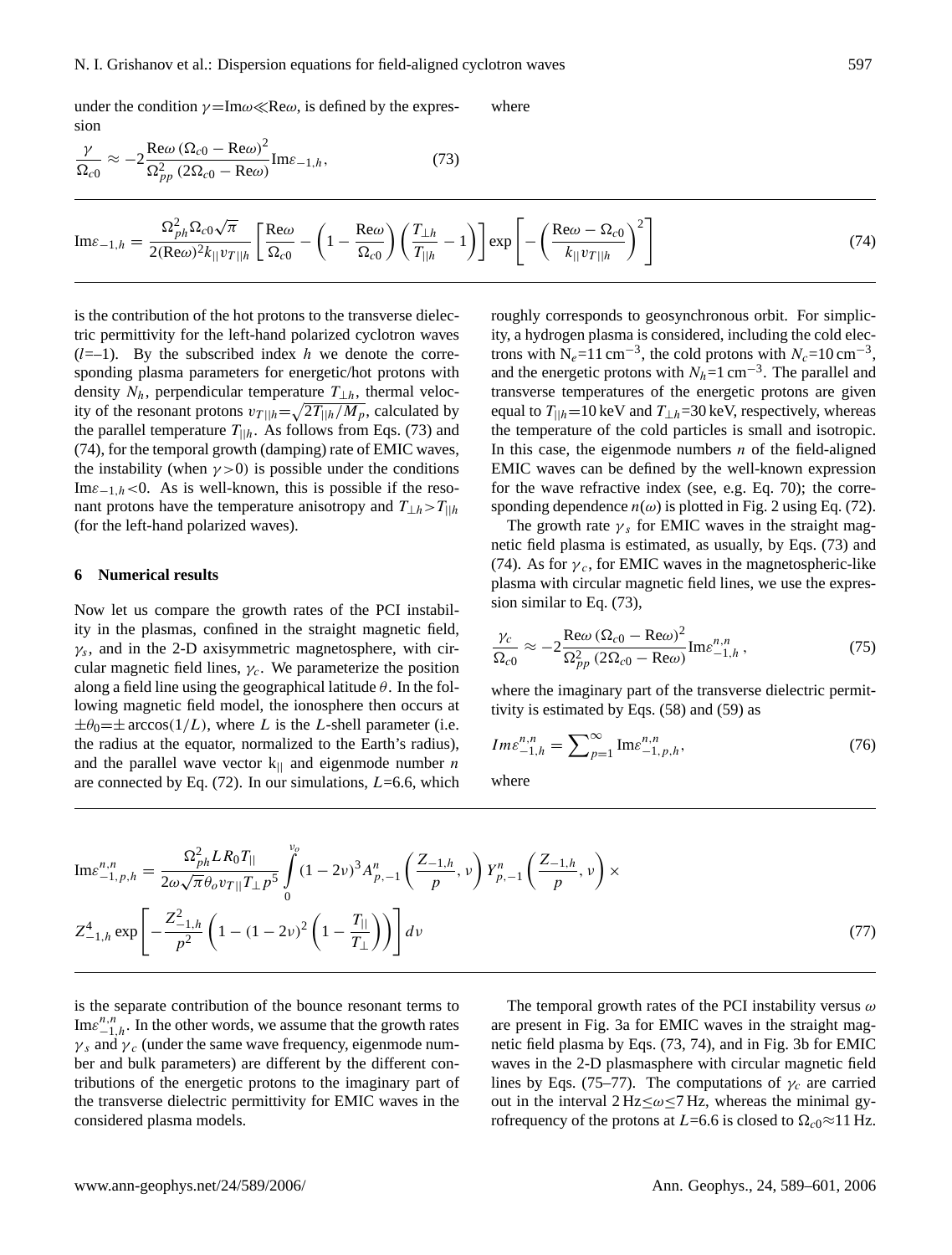

Fig. 2. Dependence of the mode number *n* on the wave frequency  $\omega$  or left-hand polarized cyclotron waves (*l*=-1) in the hydrogen plasma at magnetic shell L=6.6 with the particle density $N_e = N_c + N_h = 11 \text{ cm}^{-3}$ . imaginary part of the transverse dielectric transverse difference of the transverse  $(i=1)$  in the nyard



Fig. 3. The growth rates versus  $\omega$  for EMIC waves in the hydrogen plasmas confined in the straight magnetic field (a), and in the magnetosphere with circular magnetic field lines (**b**), under the same macroscopic bulk parameters.

As shown in Figs. 3a and b, the instability of EMIC waves is possible for the both plasma models in the frequency range  $\omega < \Omega_{c0}$ . It should be noted that the proton-cyclotron instability is impossible for EMIC waves in the frequency range  $\Omega_{c0} < \omega < \Omega_{c0} b(\theta_o)$ , where  $\Omega_{c0} b(\theta_o)$  is the maximal gyrofrequency of the protons at the given L-shell magnetic field line.

As one can see, the dependence of  $\gamma_s(\omega)$  and  $\gamma_c(\omega)$  on the wave frequency  $\omega$  is similar; however,  $\gamma_c(\omega) \ll \gamma_s(\omega)$  under the same bulk parameters. The ratio  $\gamma_s/\gamma_c \propto 4 \div 10$  versus  $\omega$ , for considered magnetospheric-like plasmas, is present in Fig. 4. This dependence is not linear; the difference is very large (by factor 10) for EMIC waves in the range of  $\omega \sim 2$  Hz and is smaller (by factor 4) in the range of the high frequencies ω∼7 Hz.

a and b, the instability of EMIC waves is The large difference between  $\gamma_s$  and  $\gamma_c$  is connected to The straight distinct waves in the straight magnetic field plasma by Eqs. (73, 44), and in the straight mag-<br>the fact that the wave-particle interaction in the straight magnetic field plasma is more effective, since the resonant particles move along the uniform magnetic field line with the constant parallel velocity and interact permanently (in time) with the wave, according to the well-known resonance condition  $\omega - \Omega_{c0} = k_{\vert\vert} v_{\vert\vert}$ . As for 2-D axisymmetric magnetospheric plasmas, since  $v_{\parallel} \neq$ const for the trapped particles, there is another wave-particle resonance condition involving the particle energy and pitch angle

$$
\omega - \Omega_{c0}\bar{b}(\mu) = p\omega_b(v,\mu) , \qquad (78)
$$

where  $\omega_b(v, \mu)$  is the bounce frequency,  $\Omega_{c0}\bar{b}(\mu)$  is the bounce-averaged gyrofrequency, and  $p$  is a integer. As a result, the trapped particle bouncing between the reflection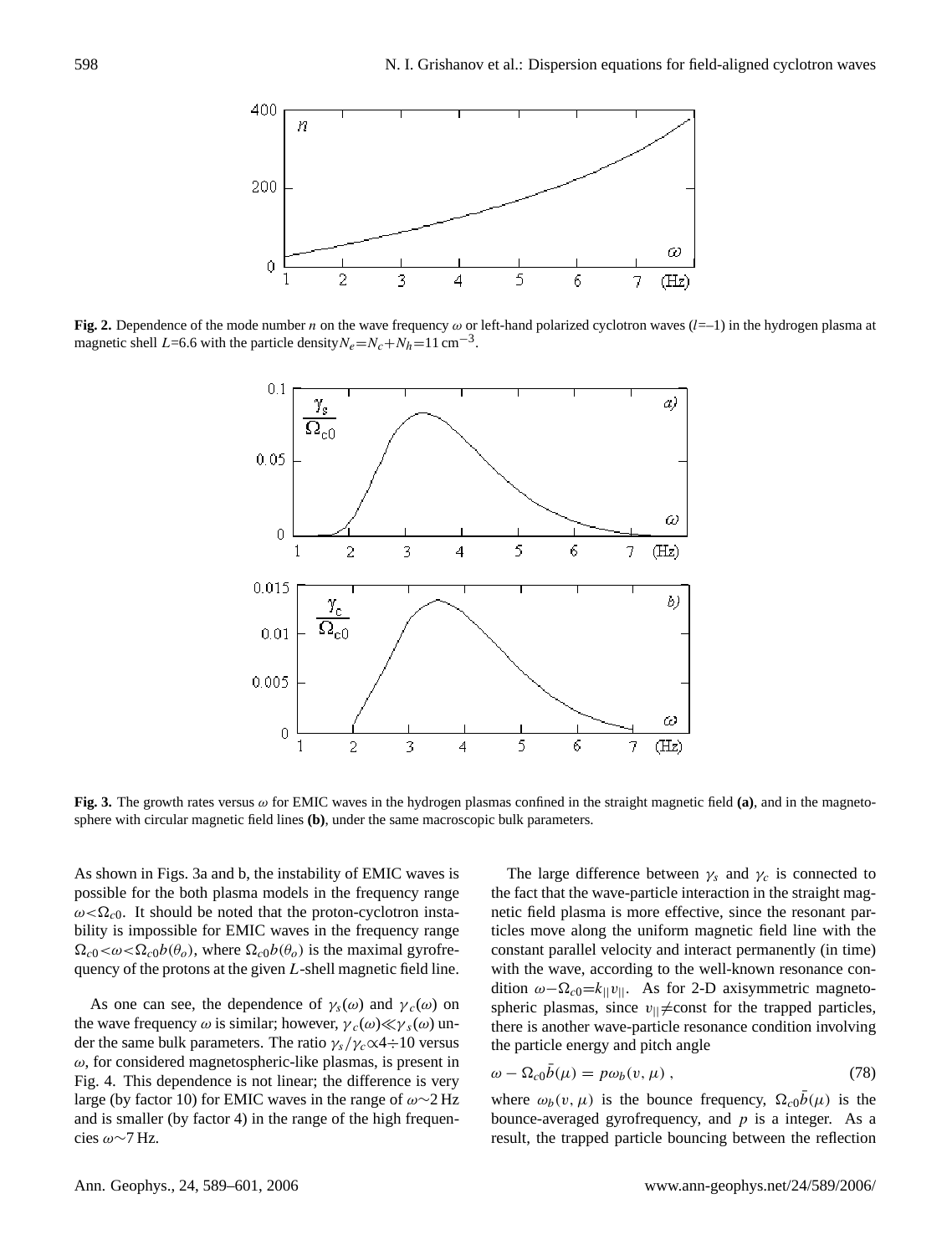

**Fig. 4.** The ratio  $\gamma_s/\gamma_c$  versus  $\omega$  for EMIC waves in the hydrogen 1-D and 2-D plasma models.



Fig. 5. The separate contributions of the bounce resonant terms to  $\text{Im} \mathcal{E}_{-1,h}^{n,n}$  for the different wave frequencies: (a)  $\omega$ =2.5 Hz, (b)  $\omega$ =3.5 Hz,  $\frac{1}{2}$   $\frac{1}{2}$ ,  $\frac{1}{2}$ ,  $\frac{1}{2}$ ,  $\frac{1}{2}$ ,  $\frac{1}{2}$ ,  $\frac{1}{2}$ ,  $\frac{1}{2}$ ,  $\frac{1}{2}$ ,  $\frac{1}{2}$ ,  $\frac{1}{2}$ ,  $\frac{1}{2}$ ,  $\frac{1}{2}$ ,  $\frac{1}{2}$ ,  $\frac{1}{2}$ ,  $\frac{1}{2}$ ,  $\frac{1}{2}$ ,  $\frac{1}{2}$ ,  $\frac{1}{2}$ ,  $\frac{1}{2}$ ,  $\$ **(c)** ω=4.5 Hz, **(d)** ω=5.5 Hz, **(e)** ω=6.5 Hz.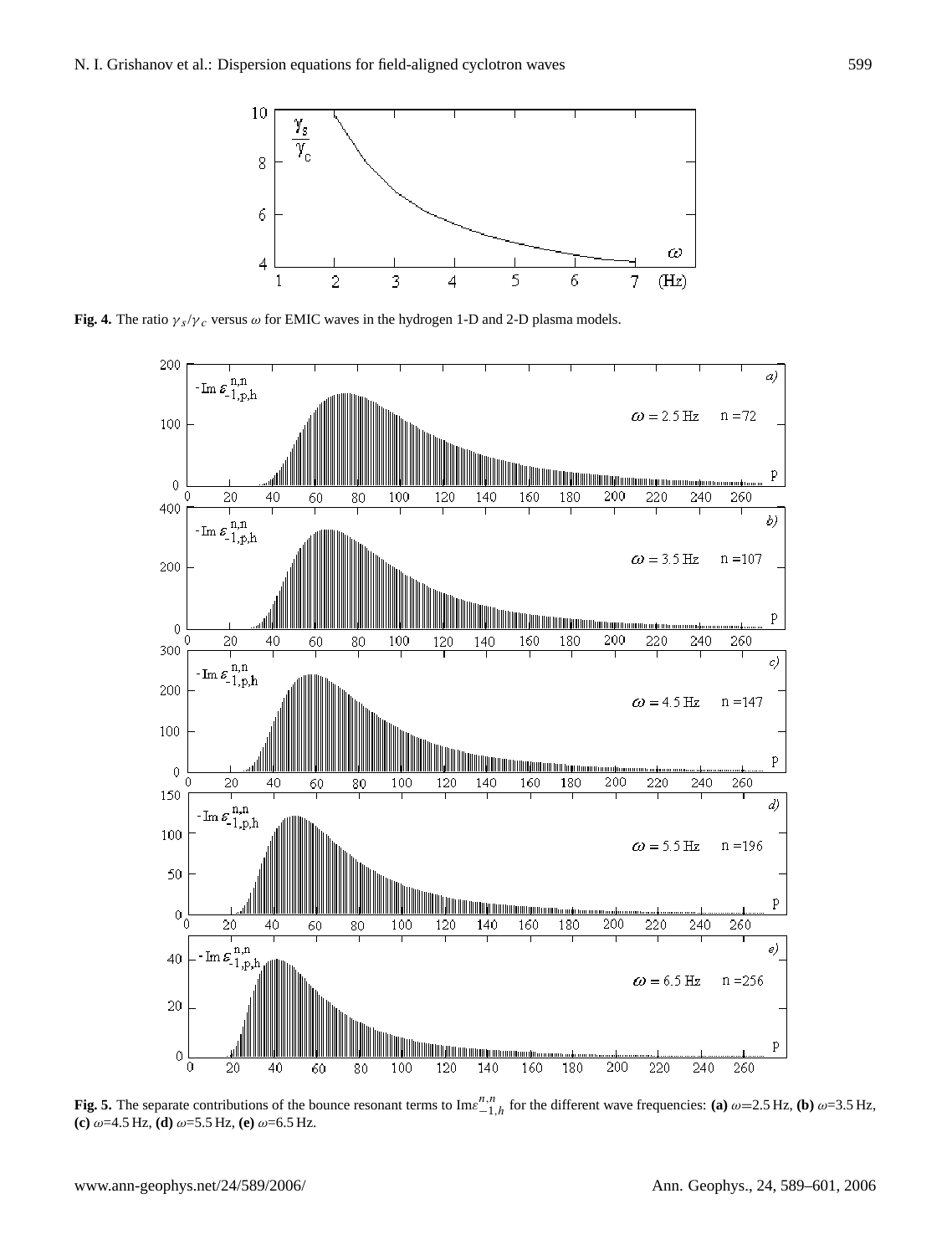points during only part of the bounce-time can interact effectively with the wave.

According to Eqs. (75–77), the PCI growth rate  $\gamma_c$ , as well as the imaginary part of the transverse dielectric permittivity, is calculated by the summation of the contributions of the separate bounce resonant terms to  $\text{Im} \varepsilon^{n,n}_{-1,h}$ . The typical structure of the bounce resonance terms  $\text{Im} \varepsilon_{-1,p,h}^{n,n}$ , Eq. [\(77\)](#page-8-2), is shown in Fig. 5 for the different wave frequencies a)  $\omega$ =2.5 Hz, b)  $\omega$ =3.5 Hz, c)  $\omega$ =4.5 Hz, d)  $\omega$ =5.5 Hz, e)  $\omega$ =6.5 Hz. As we see, i) the contribution of the first bounce resonance terms to  $\text{Im} \varepsilon^{n,n}_{-1,h}$  is very small; ii) the maximal values of  $\text{Im} \varepsilon^{n,n}_{-1,p,h}$  correspond to the bounce resonance numbers  $p_{\text{max}} \sim [\omega - \Omega_{c0} \bar{b}]/\omega_b$ . Accordingly, the  $p_{\text{max}}$  numbers are shifted to the left for the EMIC waves with a larger frequency.

#### **7 Conclusions**

In this paper, we have derived the dispersion equations for field-aligned cyclotron waves in an axisymmetric magnetospheric plasmas with dipole, Eq. [\(34\)](#page-4-0), and circular, Eq. [\(64\)](#page-7-0), magnetic field lines, assuming that the energetic "ring current" particles have either the bi-Maxwellian or bi-Lorentzian distribution functions in velocity space. Our dispersion equations can be used to analyze the eigenfrequencies and the temporal growth/damping rates of both the left-hand and right-hand circularly polarized cyclotron waves in both the 2-D magnetosphere-like plasmas. The concrete computations are carried out for the left-hand polarized waves in a hydrogen plasma with circular magnetic field lines. As in the case of a uniform plasma confined in the straight magnetic field, the growth/damping rate of the cyclotron waves in a 2-D magnetosphere is defined by the contribution of the resonant particles to the imaginary part of the transverse dielectric permittivity elements.

To evaluate the contribution of the trapped particles to the transverse current density components the Vlasov equation is solved using a standard method of switching to new variables associated with the conservation integrals of particle energy, magnetic moment and the equation of the geomagnetic field lines. The new time-like variable is introduced (instead of the geomagnetic latitude angle) to describe the bounce-periodic motion of the trapped particles along the 2- D geomagnetic field, Eq. [\(15\)](#page-2-3) and Eq. [\(47\)](#page-5-0); the perturbed electric field and current density components are Fourierdecomposed over the length of the geomagnetic field lines, Eqs. (24, 25) and Eqs. (55, 56), for magnetospheric plasmas with dipole and circular magnetic field lines, respectively. As a result, we have derived the contribution of the trapped particles to the transverse permittivity elements for waves in a dipole magnetosphere with bi-Maxwellian distribution functions, Eqs. (27, 28); for waves in a dipole magnetosphere with bi-Lorentzian distributions, Eq. [\(38\)](#page-4-1); and for waves in a magnetospheric plasma with circular magnetic field lines and bi-Maxwellian distribution functions, Eqs. (58, 59). The new dielectric characteristics are expressed by summation of the bounce-resonant terms, including the double integration in velocity space, the resonant denominators, and the corresponding phase coefficients. Due to 2-D magnetic field nonuniformity, the bounce-resonance conditions for trapped particles in magnetospheric plasmas are different from the ones in the straight magnetic field; the whole spectrum of the electric field is present in the given current density harmonic; the left-hand and right-hand polarized waves are coupled in the general case.

To have some analogy with the linear theory of cyclotron waves in the straight magnetic field, we assumed that the nth harmonic of the electric field gives the main contribution to the n-th harmonic of the current density and that the connection of the left-hand and right-hand waves is small. In this case, the dispersion equations for field aligned cyclotron waves have the simplest forms and are suitable to analyse the instabilities of both the electron-cyclotron and ion-cyclotron waves, accounting for the cyclotron and bounce resonances.

The comparison of the PCI growth rates is carried out for EMIC waves in the hydrogen plasmas with the straight and circular magnetic field lines under the same bulk magnetosphere-like parameters at the geostationary orbit  $L=6.6$ . It is shown that the PCI growth rate in the 2-D axisymmetric magnetosphere is much smaller than the corresponding value estimated for EMIC waves in the scope of the 1-D plasma model in the uniform magnetic field. This means that the previous studies of the EMIC waves in the inner magnetosphere, based on the plasma models in the straight magnetic field, could, therefore, be seriously in error.

Of course, a similar approach can be used to analyze the dispersion characteristics of the EMIC waves in the 2-D magnetospheric multi-ions plasmas with dipole and circular magnetic field lines, including the protons and heavy ions (such as  $He<sup>+</sup>$  and  $O<sup>+</sup>$ ) with the temperature anisotropy.

It should be noted that the plasma model with circular magnetic field lines (being artificial) is simpler than the model of a dipole magnetosphere and, accordingly, has the more advanced mathematics. Nonetheless, the main physical features of the wave processes, including the cyclotron and bounce resonance wave-particle interactions, in the Earth's magnetosphere, can be analyzed qualitatively by using a model of magnetospheric plasmas with circular magnetic field lines.

Topical Editor I. A. Daglis thanks S. P. Gary and A. Anastasiadis for their help in evaluating this paper.

*Acknowledgements.* This research was supported by CNPq of Brazil (Conselho Nacional de Desenvolvimento Científico e Tecnológico), project PCI-LNCC/MCT 382042/04-2.